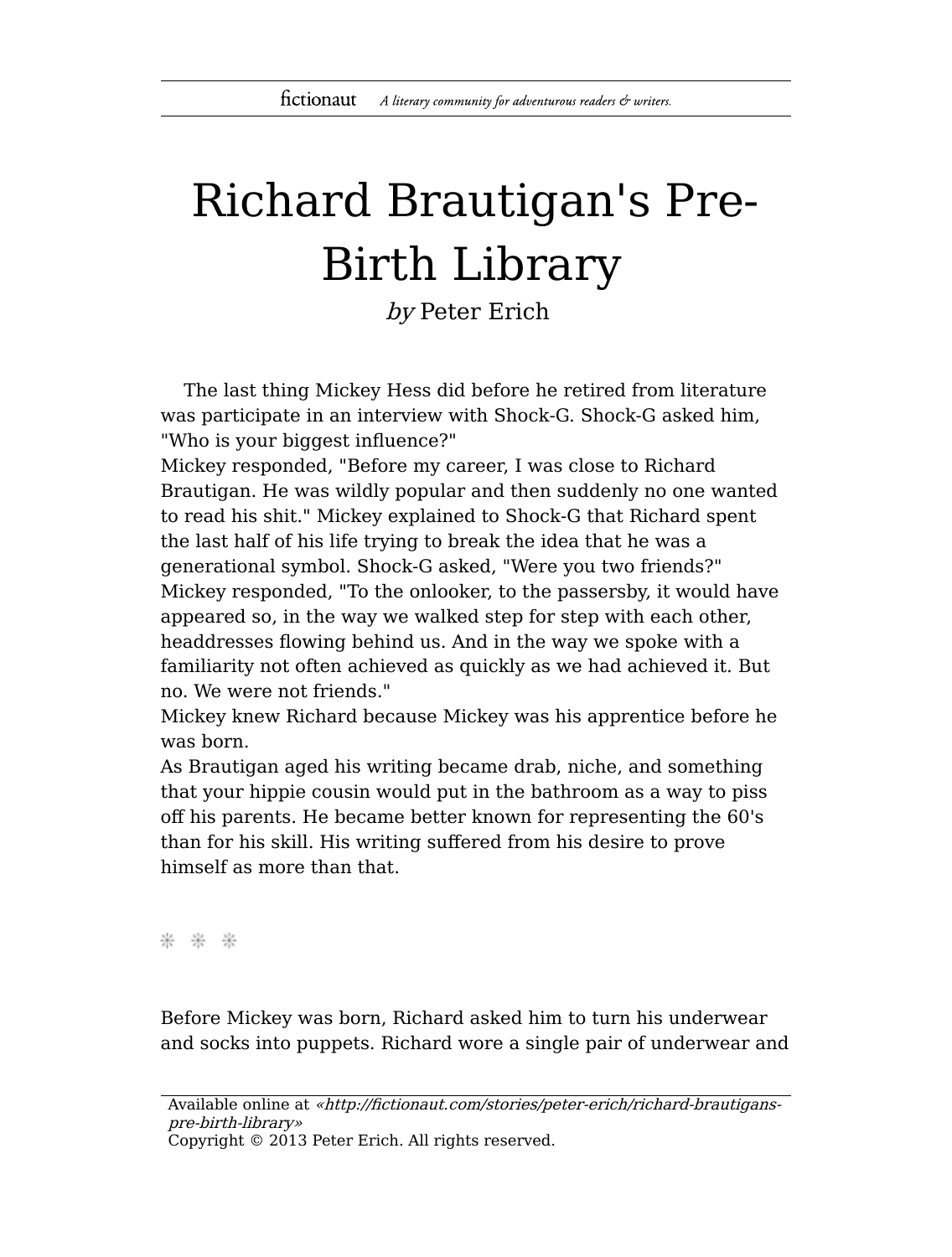a single pair of socks as he wrote Lay the Marble Tea. The puppets would be a kind of therapy for him.

That would make sense, wouldn't it? Couldn't you just see Mickey sewing button eyes onto Brautigan's tightie-whities? And Richard himself would be play a sombrero with a mustache, venting. Richard would,you know, talk it out.

\* \* \*

Mickey got to know Richard well but said that when Richard would share something, he couldn't tell if "that shit was sincere."

While Mickey was editing his book about newborns and hip-hop, Richard told him that when he wrote the poem A Boat he wrote it with Ezra Pound. It was a poem which was meant to be folded into thirds and placed into the left chest pocket of his career, which Richard believed was in a coffin.

Mickey told me once, "Richard and Ezra wrote that shit together while presiding over the typewriter. They shared the keys as if it were All In The Family."

Mickey said to me that Ezra said to Richard that in the poem A Boat, Richard is the ferris wheel, the lights are his sadness and the tears are his self pity. Ezra would call Richard names.

Richard would argue that he is the poem, his pain is the werewolf, the world is the evil forest, and the tears are his soul. He said to Ezra, the soul cannot help but acquire what surrounds it.

And Ezra responded with, I would like to see your prescriptions. Do you live in a perpetual birthday bash? Are you mad? I bet you wear a feather boa in the bathtub, you loon!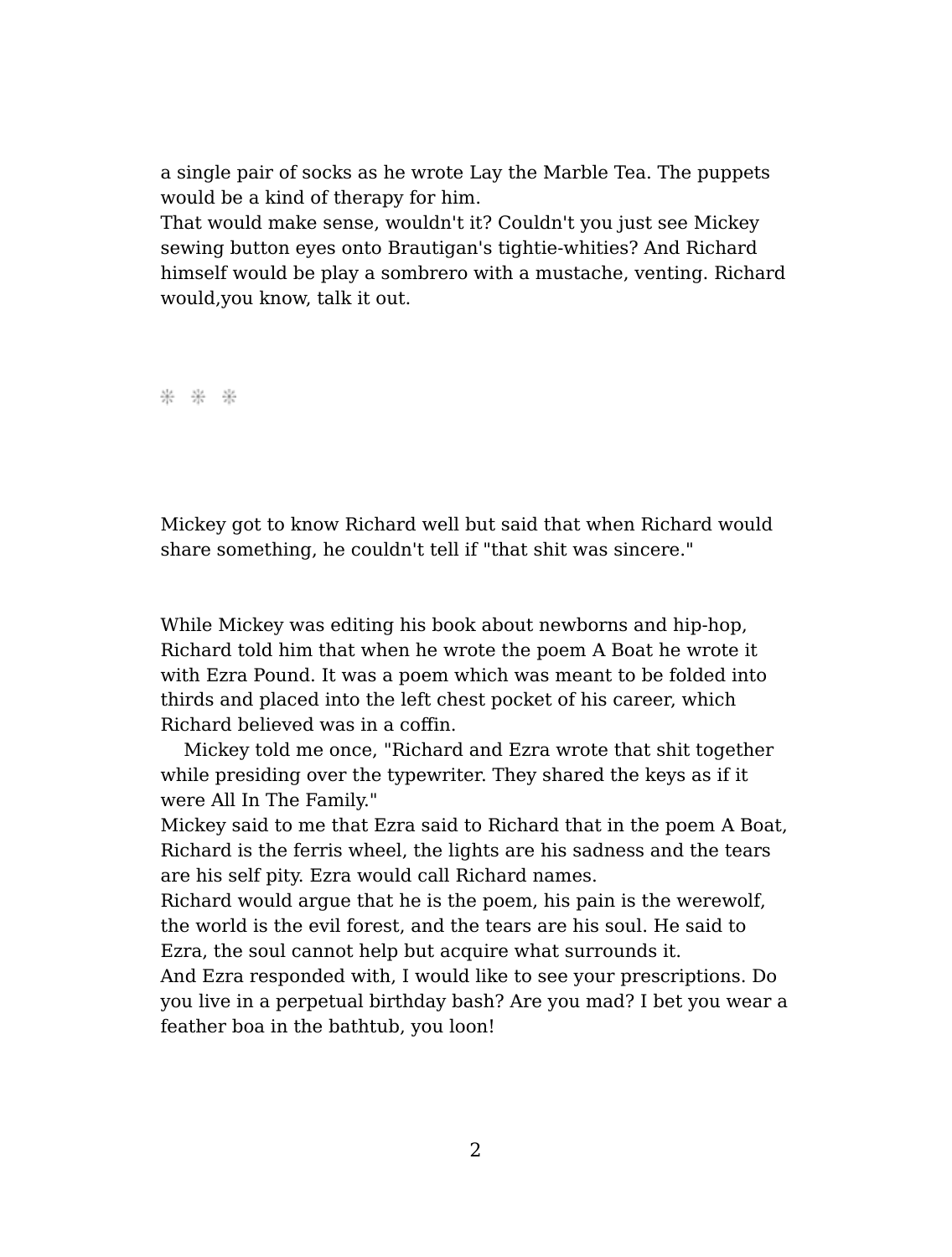Richard cried and cried and cried. He cried until Mickey was actually born. Then he stopped crying and listened and was hopeful.

\* \* \*

Mickey's book about newborns and hip-hop was published when he was just nine months old. It was titled, "My Crib" and was a success. He went on to published 19 novels.

In the interview with Shock-G, Mickey told him that before he was born he learned everything he knew about literature from a library in the office of the most sad man he had ever met.

In the library was novel after novel after poem after poem after notecard after notecard after long exhale after long exhale of the greatest collection of unpublished works ever put into alphabetical order.

It was everything Richard wanted to write but couldn't because he was trying to be something he was not.

Mickey said to Shock-G, "I wrote a play for Richard. It is a happier version of the wild play we performed together. I think he will like this shit."

Richard Brautigan might have smiled had he read the interview.

\* \* \*

Richard died of sombrero frostbite and in-turn, Mickey retired from literature. He was at Brickbat Books standing next to Shock-G and me, who had been his apprentice since before I was born. Mickey said to us, "Every man has the right to the pursuit of happiness and should first try a job that he might gain happiness